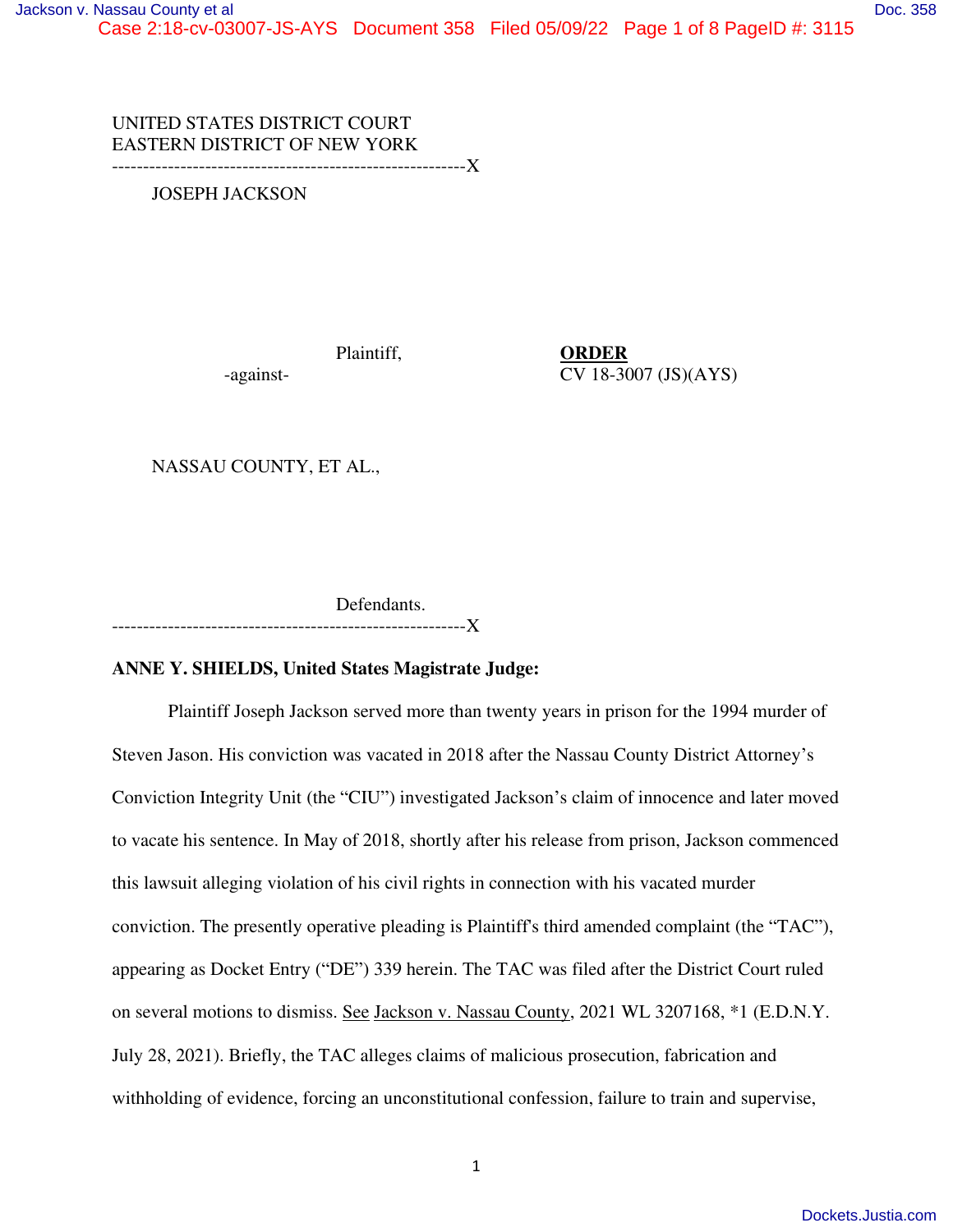conspiracy, suppression of evidence, and state law claims of malicious prosecution and false imprisonment. Named as Defendants in the various counts of the TAC are the County of Nassau and eight Nassau County police officers who were involved in Plaintiff's accusation and conviction of murder.

In an Order dated March 14, 2022, this Court ruled on Plaintiff's motion to compel production of documents as to which Defendants asserted work product privilege. Plaintiff's motion was granted in its entirety. Jackson v. County of Nassau, 2022 WL 768132 (E.D.N.Y. Mar. 14, 2022), DE [351]. Presently before the Court is Plaintiff's motion pursuant to Rule  $37(a)(5)(A)$  of the Federal Rules of Civil Procedure for an award of reasonable expenses, including attorney's fees, incurred by Plaintiff in connection with his successful motion to compel. DE [353]. For the reasons set forth below, Plaintiff's motion granted in its entirety.

## I. Legal Standard

 Rule 37 of the Federal Rules of Civil Procedure provides that where a court grants a motion to compel it must "after giving an opportunity to be heard, require the party or deponent whose conduct necessitated the motion, the party or attorney advising that conduct, or both to pay the movant's reasonable expenses incurred in making the motion, including attorney's fees." Fed. R. Civ. P.  $37(a)(5)(A)$ . The court must not order this payment if:

(i) the movant filed the motion before attempting in good faith to obtain the disclosure or discovery without court action;

(ii) the opposing party's nondisclosure, response, or objection was substantially justified; or (iii) other circumstances make an award of expenses unjust.

Fed. R. Civ. P. 37(a)(5)(A). "Monetary sanctions are the norm, not the exception, when a party is required to engage in motion practice in order to obtain the discovery to which it is entitled."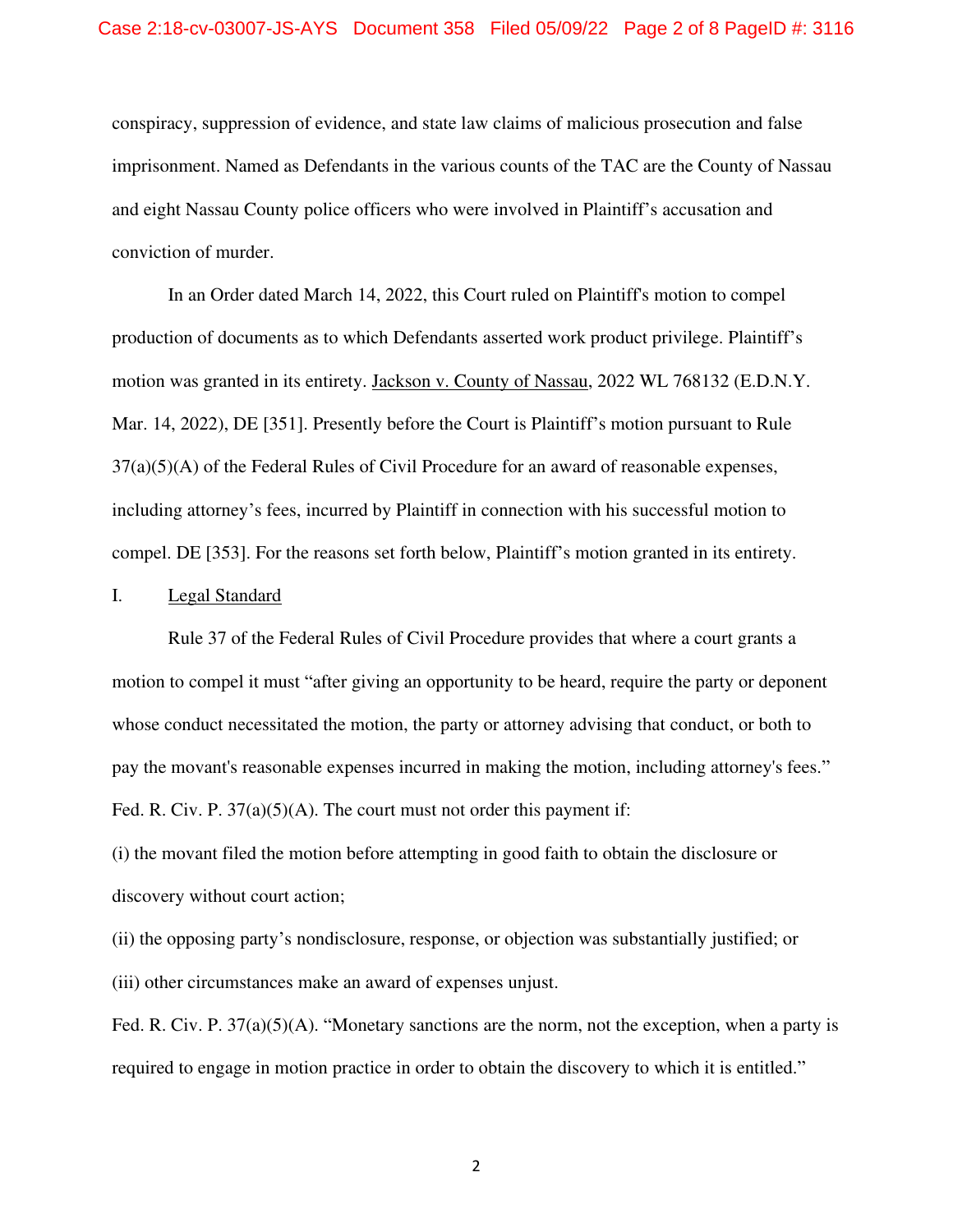Cardwell v. Davis, Polk & Wardwell, LLP, 2021 WL 2650371, at \*2 (S.D.N.Y. June 28, 2021), quoting, Seena Int'l, Inc. v. One Step Up, Ltd., No. 15-cv-01095 (PKC) (BCM), 2016 WL 2865350, at \*11 (S.D.N.Y. May 11, 2016). Despite the norm, if one of the exceptions to Rule 37 applies, the Court is not required to impose sanctions. Nonetheless, the mandatory nature of the imposition of expenses reflects a "policy choice" aimed at reducing "the burden on the courts by deterring parties from making unjustified motions for discovery and by deterring their opponents from resisting discovery without justification." Id. (citation omitted). The burden of persuasion as to whether an exception to mandatory expenses applies is on the party opposing the motion. Id.

 While Rue 37 provides for three circumstances where a Court is not required to impose expenses, the only exception to an award expenses claimed by Defendants here is that of "substantial justification" for objecting to disclosure of evidence. Fed. R. Civ. P.  $37(a)(5)(A)$  (ii). Such justification may be demonstrated "where there is justification to a degree that could satisfy a reasonable person that parties could differ as to whether the party was required to comply with the disclosure request, or if there exists a genuine dispute concerning compliance." Ritchie Risk-Linked Strategies Trading (Ireland), Ltd. v. Coventry First LLC, 280 F.R.D. 147, 159 (S.D.N.Y. Feb. 15, 2012) (internal quotation and citations omitted). This standard requires only an inquiry as to "an objective test of reasonableness" and not as to whether the party or counsel acted "in good faith." Cardwell, at \*2.

 Where Rule 37 expenses are awarded they must be reasonable. A reasonable award reflects the result of the "lodestar" analysis, <u>i.e.</u>, the product of a reasonable hourly rate (which rate reflects the hourly rate in the District for similar cases) and the reasonable number of hours spent on the tasks for which expenses are sought. See generally Cardwell, at \*3-4. Additionally,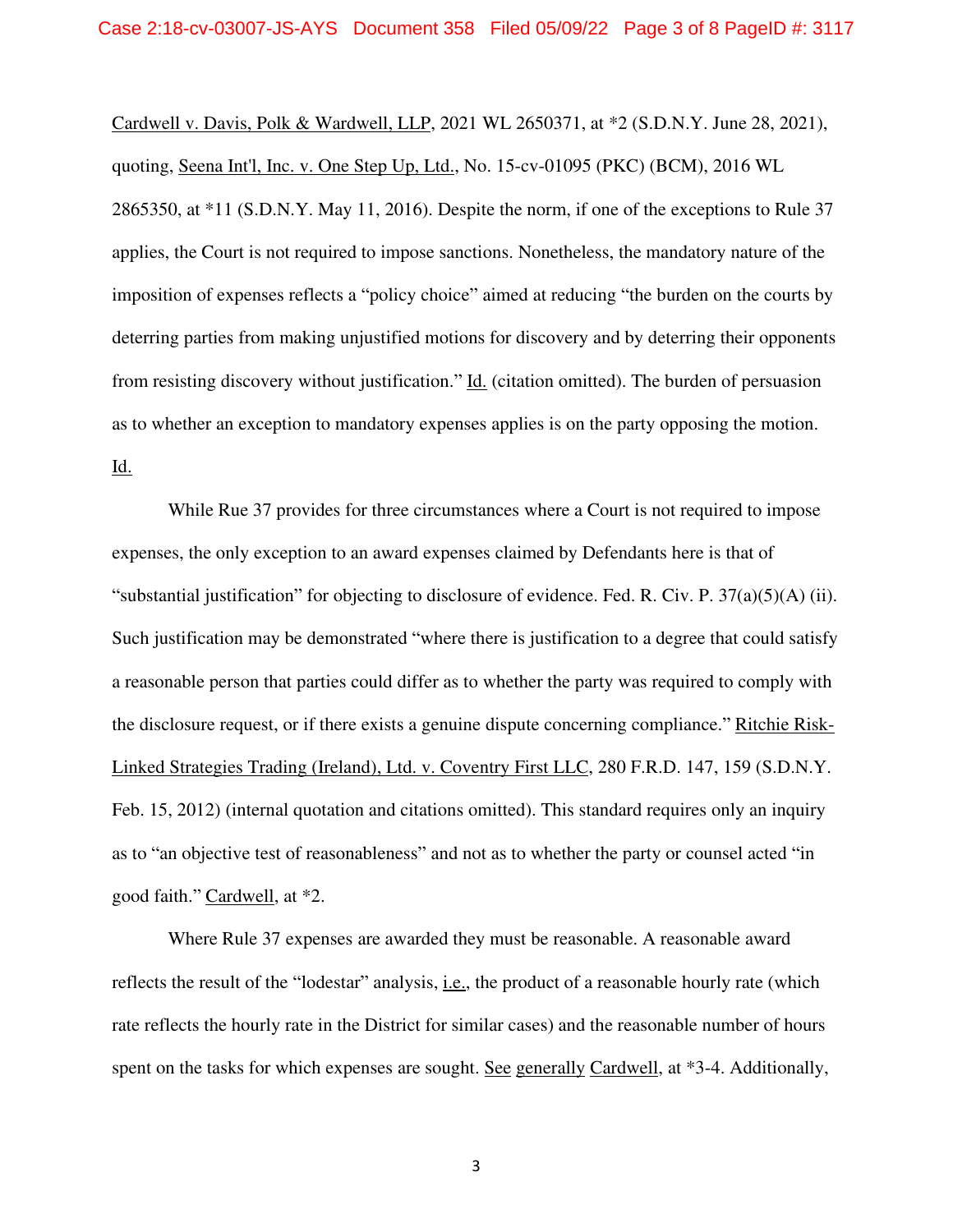the party seeking expenses must support the award sought with the submission of contemporaneous time records reflecting the hours for each professional, the date and number of hours each spent, and a description of the work performed. Caldwell, at \*3.

 With these standards, and the facts and legal positions underlying motion for which expenses are sought in mind, the Court turns to the merits of Plaintiff's Rule 37 motion for expenses.

### II. Disposition of the Motion

### A. Plaintiff is Entitled to Fees

As noted, Defendants argue that expenses should not be awarded because their positions in the course of the discovery dispute were substantially justified within the meaning of Rule 37. The Court disagrees.

To refresh the reader, the Court notes that the dispute underlying the present motion was Plaintiff's motion to compel the production of documents for which work product privilege was asserted. Prior to the final in camera consideration and disposition of the motion, Defendants presented two different iterations of their claims of privilege. After submission of the second privilege log Defendants submitted the documents to the Court for in camera inspection. To their credit, Defendants did confer with Plaintiff and pared down their initial claims of privilege. However, such conferences did not take place until the previously assigned Magistrate Judge directed the parties to confer. <u>See e.g.</u>, DE [333]. Thus, prior to submission of the final claim of privilege Plaintiff confronted a moving target regarding claims of privilege - all during the time when depositions were being held. Ultimately, this Court held that the documents sought to be withheld were not prepared in anticipation of litigation and were not, in any event, covered by any privilege whatever. See generally Jackson, 2022 WL 768132.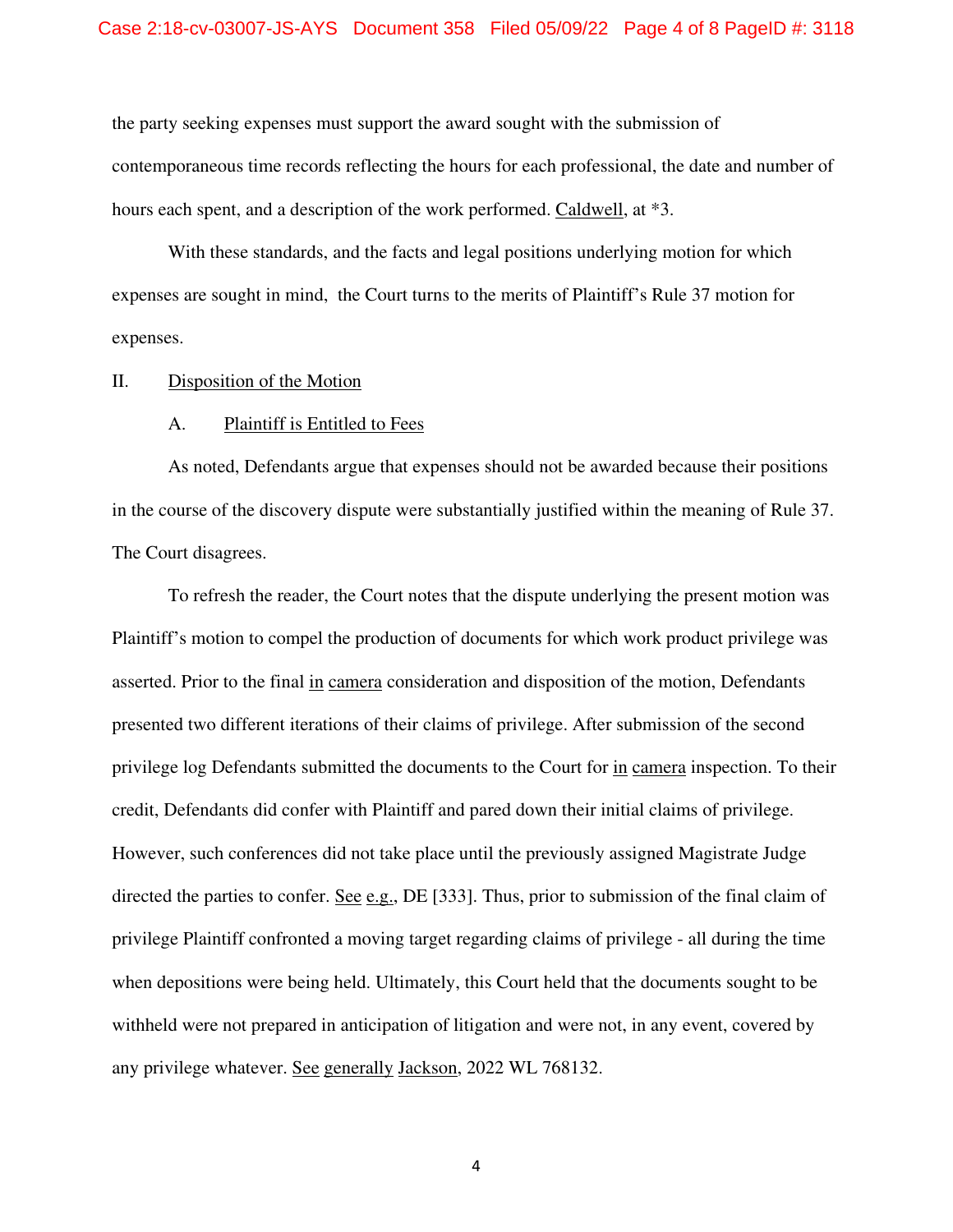Defendants resist the mandatory award of expenses on the ground of substantial justification regarding their legal positions. Specifically, Defendants seek harbor from the award of Rule 37 expenses because of their allegedly justifiable reliance on Tankleff v. County of Suffolk, 2011 WL 5584218 (E.D.N.Y. Nov. 22, 2011). Relying on that case, Defendants took the ultimately rejected position that the investigation by their Conviction Integrity Unit was in anticipation of some future litigation and aimed, like Tankleff, at deciding whether to re-try an exonerated defendant. As held by this Court, this categorization of the work of the Conviction Integrity Unit is completely belied by, at the very least, the name of the unit - which demonstrated the laudatory goal of investigating the integrity of a conviction, and the possible exoneration of the innocent. Defendants' reliance on Tankleff was, as discussed in the context of the motion to compel, far from justified with respect to Defendants' claim that the withheld documents were prepared in anticipation of litigation. See Jackson, 2022 WL 768132, at \*6.

 While the Court recognizes that a difference of legal opinion might, in appropriate cases, provide safe harbor from an award of Rule 37 expenses, this is not such a case. Here, reliance on Tankleff, or any other case for that matter, did not provide substantial justification for withholding the documents at issue as somehow privileged. Importantly, Tankleff was relied upon by Defendants only with respect to the first element of any claim of work product privilege, i.e., showing that the comments at issue were prepared in anticipation of litigation. Even if the Court accepted the Tankleff argument, which it did not, the withholding of documents lacked substantial justification because the documents were completely devoid of any legal analysis. There was therefore no substantial justification for arguing that they were privileged.

To be clear in its rejection of Defendants' substantial justification argument, the Court reiterates that its review of the withheld documents revealed the baseless nature of Defendants'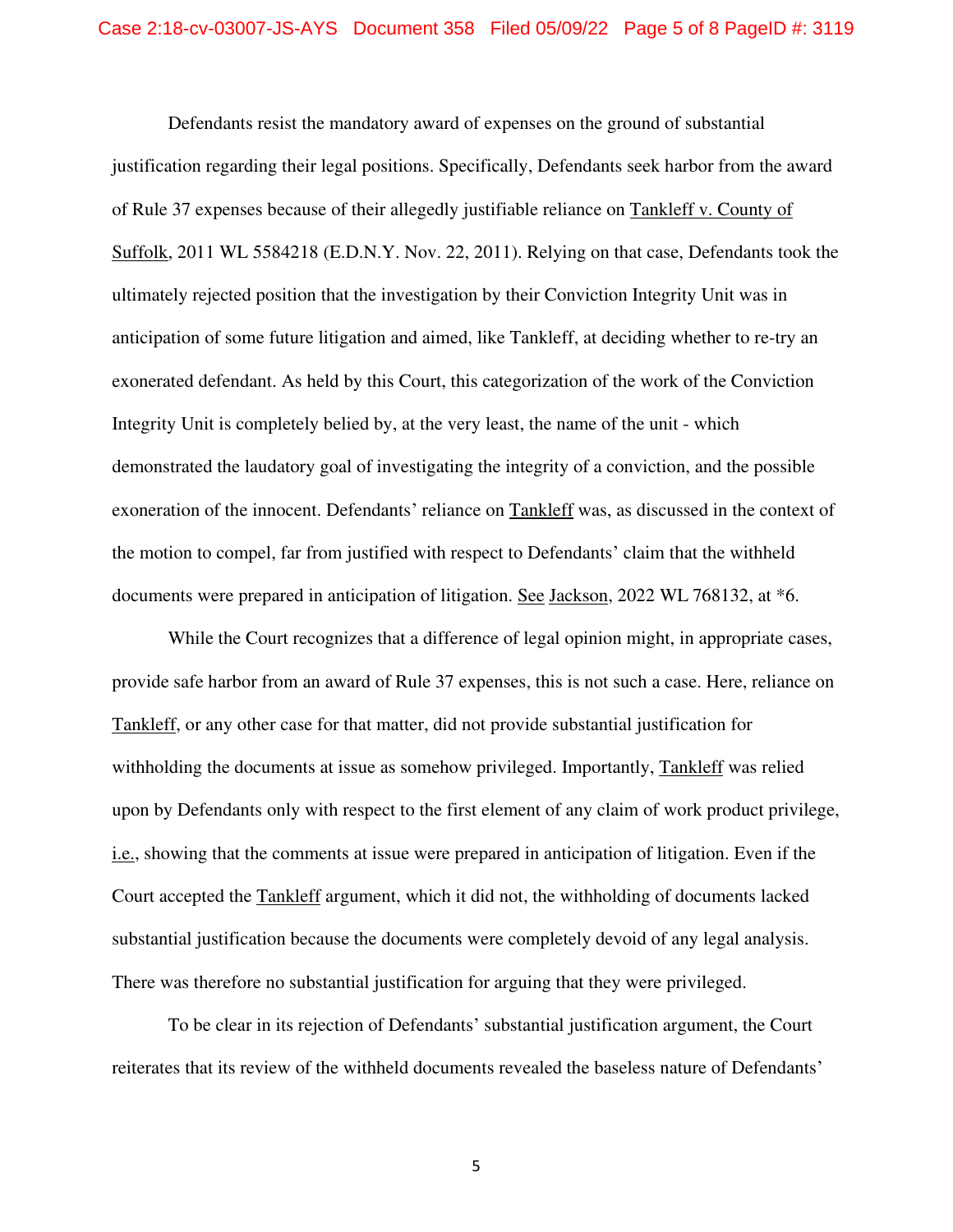claims of privilege. Thus, the documents alleged by Defendants to "express" or "reflect" legal analyses were revealed to contain no legal analyses whatever. Instead, they were largely summaries of proceedings (as undoubtedly reflected on publicly available dockets and transcripts) and notes of interviews with fact witnesses. See, e.g., Jackson, 2022 WL 768132, at \*2-3. Defendants' claimed distinction between categories of documents in the "express" category, as opposed to those in the "reflect" category, was never made clear - likely because such distinctions had no real basis. Indeed, the only way in which one could categorize the withheld documents as containing "express" or "reflected" legal analysis would be to adopt the argument that a document is privileged because it was written or read by someone with a law degree. This is not the law. Nor is it the law that documents containing notes of interviews with fact witnesses constitute protected work product. Indeed, this was recognized even by Defendants in their opposition to the motion to compel. See Moroughan v. Suffolk, 2018 WL 11268801, at \*6-7 (E.D.N.Y. Feb. 6, 2018) (noting that witness statements are treated as "factual rather than opinion work product, even where those statements have been summarized by counsel").

 For the foregoing reasons the Court holds that Defendants fail to show that their positions on the motion to compel were substantially justified. Therefore, and in light of the fact that Plaintiff prevailed on the motion to compel, an award of Rule 37 expenses to Plaintiff is mandatory. The Court turns to determine the amount of the award.

### B. The Amount of Fees Sought is Reasonable

 When awarding Rule 37 expenses the Court must be careful to award only a reasonable fee determined by the appropriate lodestar. Plaintiff has submitted detailed contemporaneous time records, along with a requested hourly fee of \$500. DE [353-1]; [353-2]. While Defendants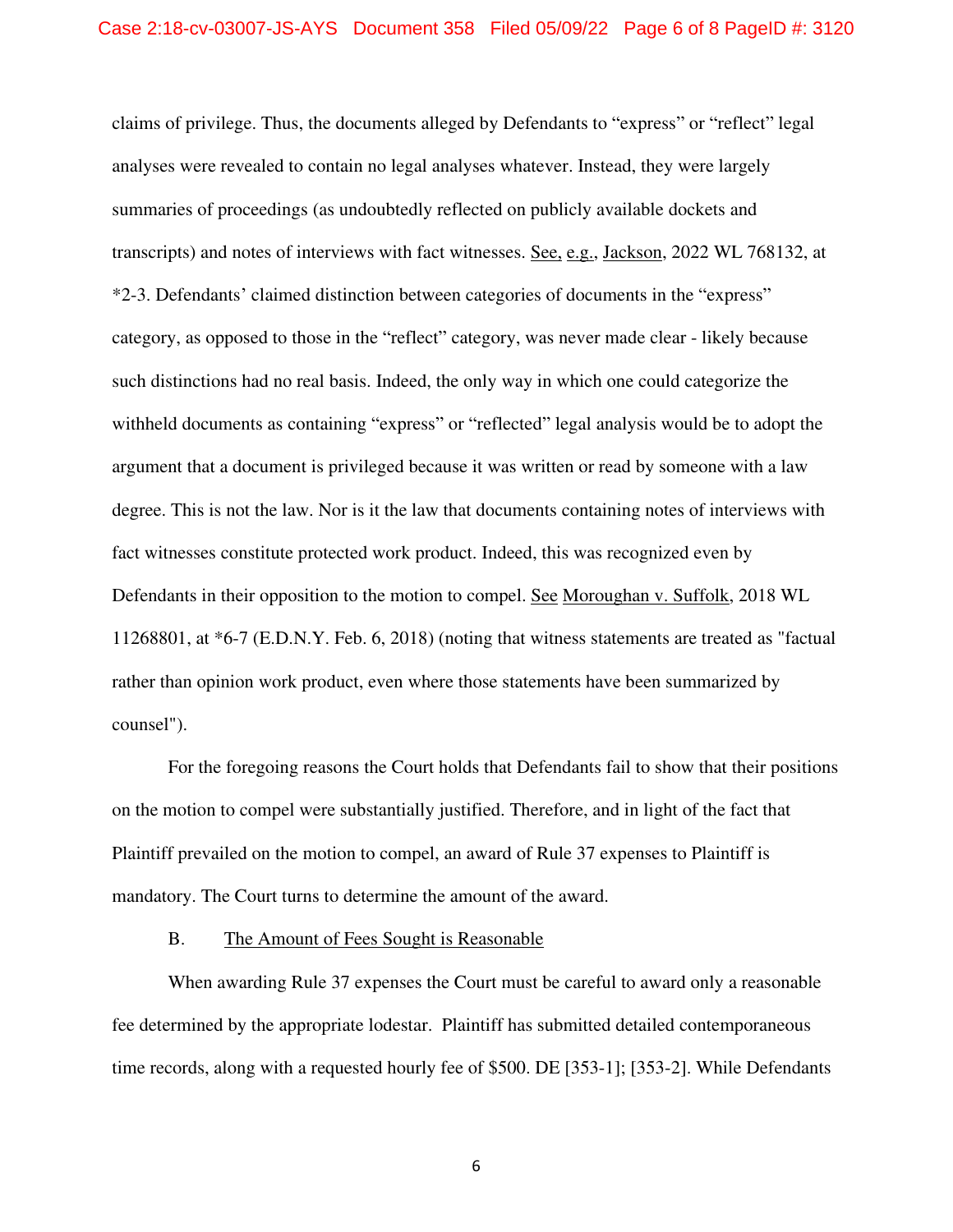do not challenge the hourly fee sought (\$500) they challenge the amount of time spent on the motion to compel. Thus, Defendants characterize the 23.7 hours spent as "grossly excessive." They suggest, instead, that if fees are awarded they be limited to reflect only 10 hours of work.

 Upon review of the hourly records, and based upon the Court's own knowledge of the background of the motion to compel, the Court finds no excessive billing, but on the contrary, finds that the amount of time spent on the motion was reasonable. As detailed in Plaintiff's submission, those hours detail Plaintiff's reasonable work in obtaining documents for which Defendants claimed privilege from 2019 through this Court's 2022 decision. They reflect the meet and confer process along with analysis of Defendants' shifting claims of privilege, and legal research as to different documents. The total hours expended is a reasonable 23.7 hours. Moreover, the Court finds no evidence to support Defendants' suggestion to bluntly halve the amount sought by finding 10 hours sufficient to litigate the battle over the withheld documents.

 Finally, While Defendants do not appear to quarrel with the \$500 hourly rate, the Court nonetheless holds expressly that the \$500 hourly fee sought in this case is reasonable when considering the nature of the case and the experience of counsel litigating in the Eastern District of New York. This is a factually and legally complex case alleging a wrongful conviction of an individual who was exonerated after spending over twenty years in prison. Plaintiff's counsel has been in practice since 2006, with an emphasis on Federal practice. He received particular training in such litigation while serving as an attorney in the Special Federal Litigation Division of the office of the New York City Corporation Counsel. He has extensive litigation and trial experience in this area. Since 2010, counsel has continued to pursue federal litigation in private practice. In that capacity, he has conducted additional jury trials, litigated motions and argued before the Court of Appeals for the Second Circuit. Additionally, counsel has lectured to